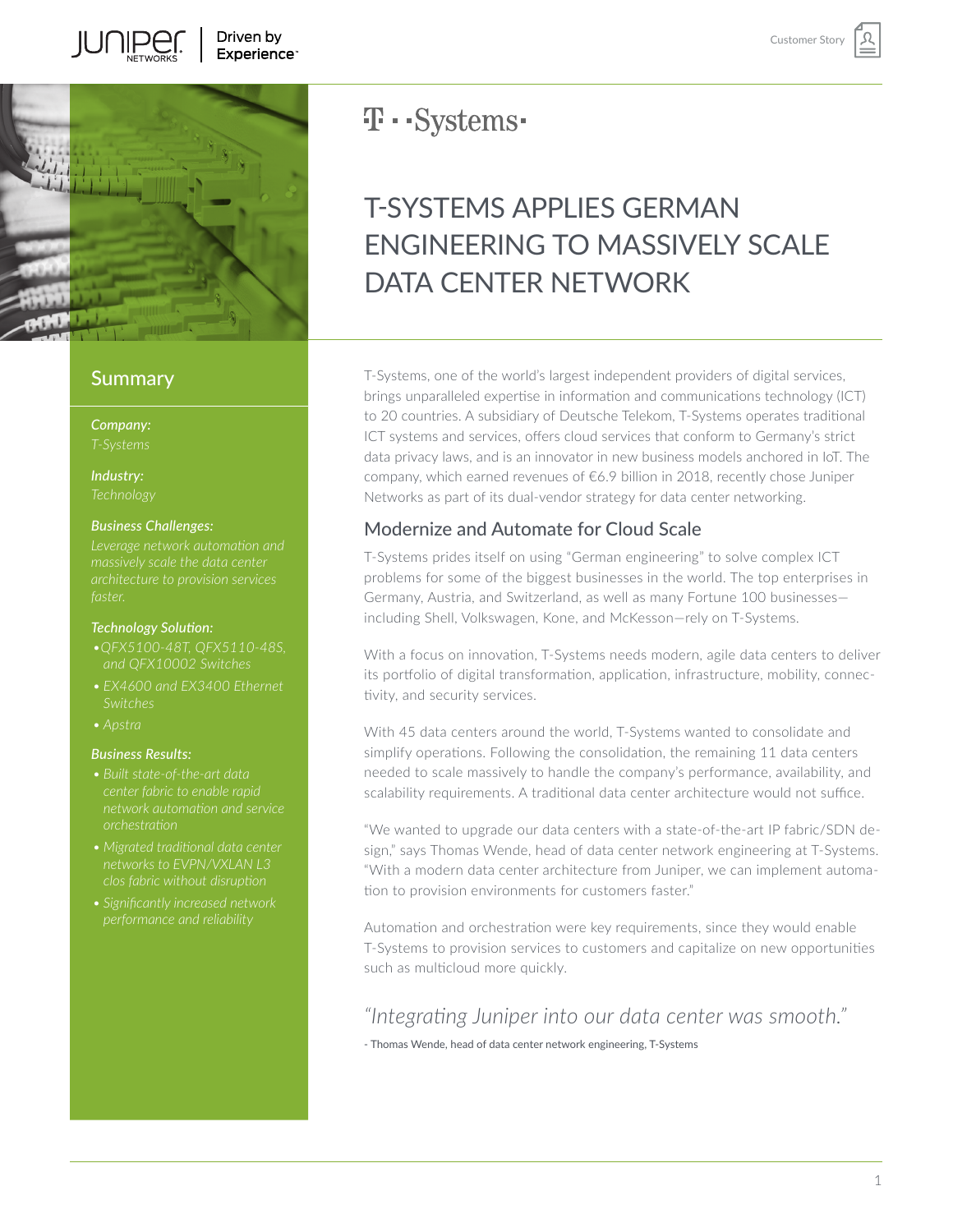As an ICT provider, maintaining vendor independence is paramount for T-Systems, and the company considers a dual-vendor strategy as a competitive advantage. After an extensive evaluation, T-Systems selected Juniper Networks for an open and scalable data center networking solution as its second vendor.

"Juniper's network solutions meet the requirements for our data center," says Wende.

A Layer 3 IP fabric delivers the ideal architecture for T-Systems data centers, providing a strong foundation for an overlay network and delivering very high resiliency. Leveraging Juniper Networks® QFX Series Switches, T-Systems deployed a Layer 3 IP Clos fabric with Virtual Extensible LAN/Ethernet VPN (VXLAN/ EVPN.) The IP Clos fabric increases agility, delivers predictable performance, and enables massive scalability. Using VXLAN/ EVPN also supports efficient Layer 2/Layer 3 connectivity with scale, simplicity, and agility.

Junos® operating system, which runs across all Juniper routing, switching, and security platforms, delivers reliability, security, and flexibility. Junos OS automates network operations, driving greater operational efficiency. The T-Systems network's engineering and operations teams were new to running a Juniper network, and they leveraged Juniper training and workshops to get up to speed quickly.

T-Systems first deployed the Juniper IP fabric in its Houston, Texas, data center and, based on the reliability and quality of the solution, will roll out the same architecture in its Munich, Biere, and Magdeburg data centers in Germany. The Juniper networks in the Houston and Munich data centers provide an extension to and migration from T-Systems' other switching vendor.

"Integrating Juniper into our data center was smooth," says Wende.

The QFX Series switches deliver deep buffering capabilities; deep buffer spines are ideal for big data, storage, and other bursty applications while enhancing application resiliency. The Houston, Munich, Biere, and Magdeburg data centers are based on deep buffer spines using Juniper Networks QFX10002 and QFX5100/QFX5110 Switches.

In the Biere and Magdeburg data centers, T-Systems plans to deploy Juniper Apstra to simplify setup and configuration of the L3 Clos fabric. Juniper Apstra also provides a framework for orchestration and automation that further reduces OpEx by simplifying operations.

Out-of-band switching is enabled through the 10GbE Juniper Networks EX4600 Ethernet Switch and the compact Juniper Networks EX3400 Ethernet Switch.

*"We wanted to upgrade our data centers with a state-of-the-art IP fabric/SDN design. With a modern data center architecture from Juniper, we can implement automation to provision environments for customers faster."* 

- Thomas Wende, head of data center network engineering, T-Systems

### Greater Agility and Scalability

T-Systems delivers a broad set of application, platform, infrastructure, and collocation services. The world's largest provider of hosted SAP solutions, T-Systems also hosts Oracle, IBM, and Microsoft applications as well as custom software tools, offering a broad portfolio of connectivity services including fixed and mobile services.

With its dual-vendor strategy for data center networking, T-Systems can deliver the most appropriate network solution to customers—for instance, proposing IP fabric and SDN solutions based on the top two network vendors, providing a competitive differentiator. In addition, T-Systems has found that a dual-vendor strategy also increases service reliability, since it can serve customers even if one vendor's equipment presents an issue.

"Using automation allows us to deliver infrastructure faster," says Wende. T-Systems leverages the Junos API as well as Ansible playbooks to automate the configuration of Juniper switches.

With state-of-the-art data centers, T-Systems can scale to meet customers' digital transformation needs while ensuring service continuity. And it has room to grow, including offering new services such as multicloud.

### For More Information

To find out more about Juniper Networks products and solutions, please visit http://www.juniper.net.